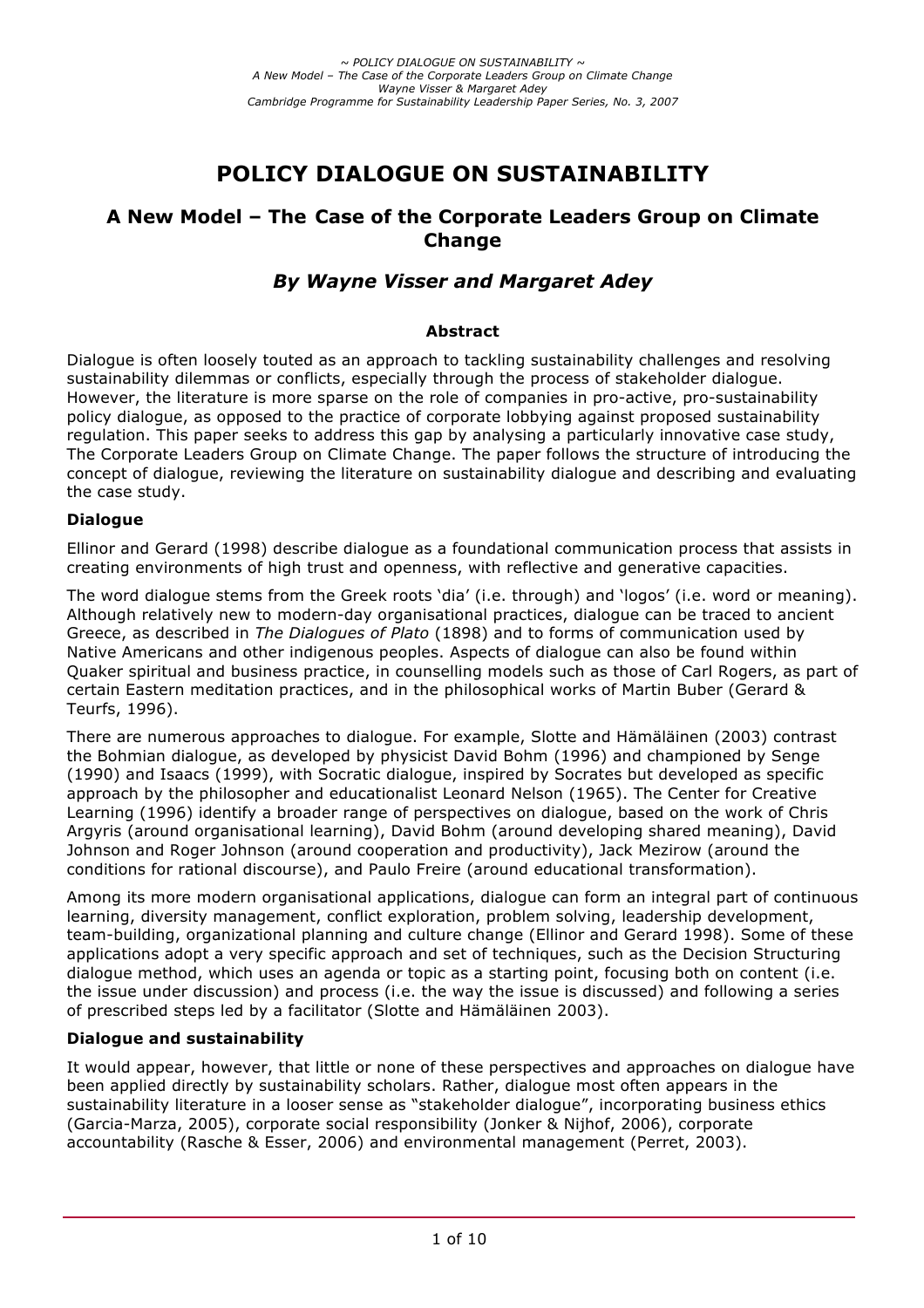Perret (2003) defines stakeholder dialogue as "a process in which parties with different interests and values at stake in a particular issue work towards mutually acceptable solutions" (385). The process, typically involving a series of meetings and workshops, is seen as ongoing, iterative and interactive. The distinction from other forms of multi-stakeholder communication like citizens' panels, polls, focus groups or opinion surveys, is that dialogue is less about getting a reaction or opinion through attempting to achieve a representative mix and more about engaging people in informing a decision. Hence, stakeholder dialogue tries to include everyone with an interest.

Kaptein and Van Tulder (2003) draw a contrast between stakeholder debate and stakeholder dialogue. They see stakeholder dialogue as "a structured interactive and proactive process aimed at creating sustainable strategies" (210), whereas stakeholder debate does not seek an end point other than the debate itself. Similarly, Perret (2003) usefully compares and contrasts dialogue (bounded and open) with other types of engagement (information-giving, information gathering and consultation). Among the important distinctions is that, whereas other forms of engagement tend to elicit "positions" (inflexible, dogmatic demands or statements), dialogue attempts to understand "interests" (reasons behind the positions) and underlying "needs and concerns".

Acland (2000) has identified four influences in the history of stakeholder dialogue as a technique: 1) political – growing out of the US-based civil rights movement of the late 1950s and the Vietnam War protests of the 1970s; 2) academic – through the emergent academic field of conflict resolution which the political protest movements spawned; 3) legal – as a result of the environmental movement in the 1970s and complex environmental lawsuits in the 1980s; and 4) environmental – with the growth of 'alternate dispute resolution' and action research as alternatives to legal action on environmental issues.

McNamee and Gergen (1999) believe that multi-stakeholder dialogues can create a sense of 'relational responsibility', by which they mean a shared understanding of the respective rights and obligations of the moral agents embedded in any set of stakeholder relationships. Swanson (1999) refers to this as a "value attuned" process of decision-making arising from a "communicative ethic or a dialogue based on mutual respect among corporate managers and groups in the community" (518).

Daboub and Calton (2002) choose to emphasise the learning benefits of these interactions, naming them "stakeholder learning dialogues". They argue that "a corporate citizenship practice grounded in such multi-stakeholder dialogues is particularly appropriate for coping with ethical dilemmas that arise within messy, contested, pluralist problem domains" (96). Furthermore, that "an important feature of such dialogues is the potential for joint learning as different perspectives on the shared problem as well as preconceptions about relationships between 'selves' and 'others' are tested and recast" (96). Maclagan (1999) makes a similar point, suggesting that a "dialogic mode" is needed when stakeholders' varying demands and moral claims are in conflict.

There are numerous illustrations of sustainability-related stakeholder dialogues in the literature. For example, Kaptein and Van Tulder (2003) compare and contrast four stakeholder dialogues – a broad, proactive dialogue by a European telecommunications company, a stakeholder panel set up by an international chemical company, a reactive stakeholder dialogue by a transport company and a defensive dialogue by a financial services firm. Daboub and Calton (2002) cite a further two cases: The multi-stakeholder negotiations that resulted in an agreement on sustainable forestry practices on Vancouver Island, British Columbia (Winn, 2001), and the numerous multi-stakeholder dialogues "to develop and agree new solutions to issues of sustainable development" held by the World Business Council for Sustainable Development (Payne & Calton, 2002). Other examples include Perret's (2003) case study of British Nuclear Fuels, which engaged in a national stakeholder dialogue in order to better understand stakeholders' environmental concerns about the nuclear industry, and Adams, Brockington, Dyson and Bhaskar's (2002) analytical framework for dialogue on commonpool resource management.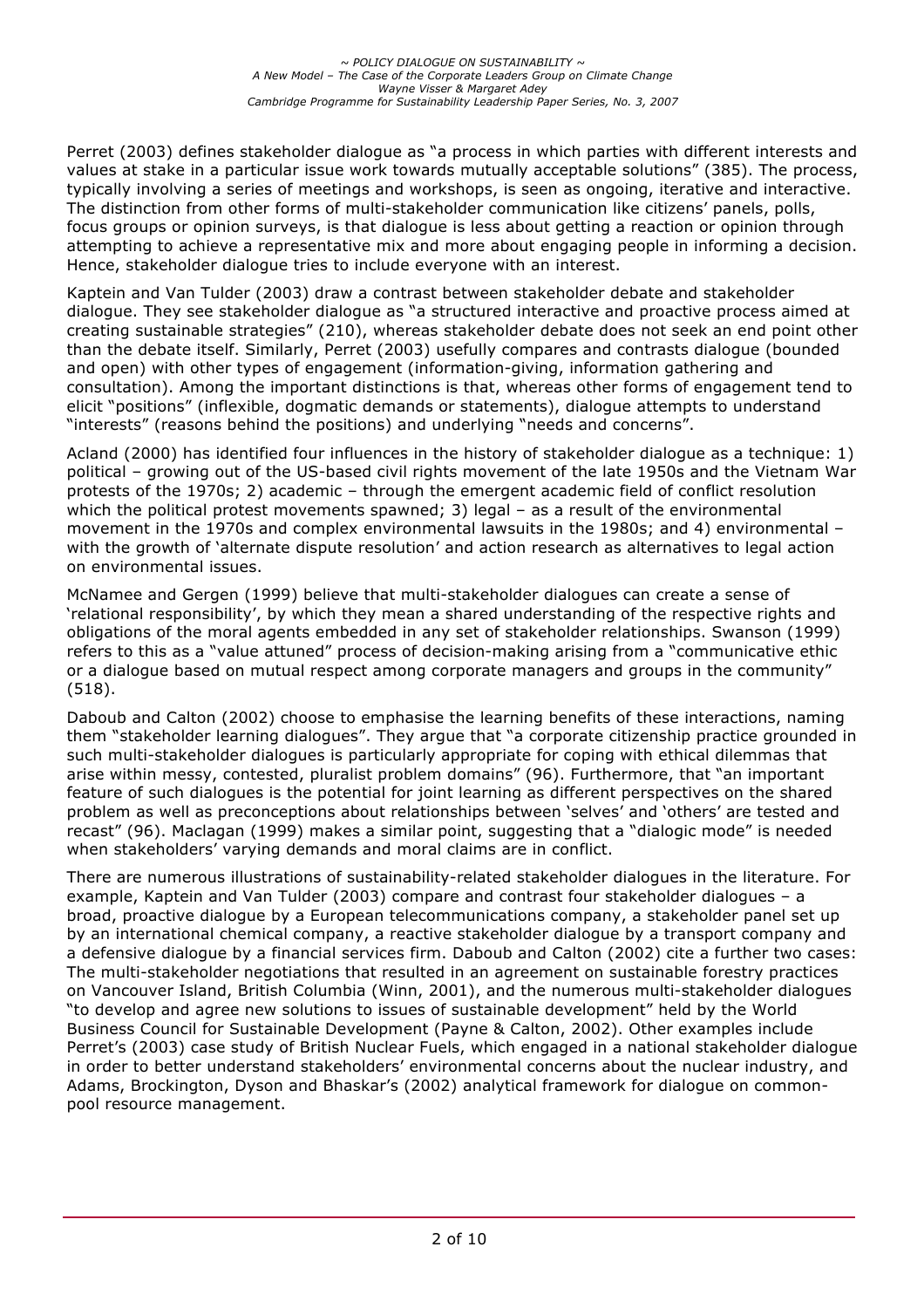All these and other examples tend to concur with Forstner and Bales's (1992) view of dialogue as a principle for improving the public consultation process; a way to "do as much listening as talking" and to achieve "a cooperative compromise" (32).

# **Policy dialogue and sustainability**

Policy dialogue is most often discussed in the literature in terms of corporate political lobbying, which Keffer and Hill (1997) define as "an attempt to persuade members of city councils, county commissions, state legislatures, or [other national government structures] to support legislation favourable to one's goals or desires, or to defeat or repeal legislation unfavourable to one's cause" (162). Meznar and Nigh (1995) regard such lobbying as a form of "buffering" in which "a firm is either trying to insulate itself from external influence or to actively influence its environment" (977). Business and the Environment (2005) estimate that in 2004 the market size of Washington lobbyists exceeded \$3 billion, and in Europe approximately 15,000 lobbyists represent a 60-90 million Euro industry.

Lobbying is frequently discussed in the literature in terms of ethics (Grimaldi, 1998). For example, Weber (1996) argues that corporate political activity becomes a matter of ethics when companies pursue private interests over the public good, or where their influence is disproportionately large. Hence, he argues for a limitation of lobbying to a "careful use of influence" (258). Hamilton and Hoch (1997) argue that "rather than being inherently evil, business lobbying is a socially responsible activity which needs to be restrained by ethical standards" (117). The ethical standards they propose are simply a restatement of some of the principles of the major ethical theories, such as utilitarian optimisation, universal application, human rights, fair distribution and social contracts. Keffer and Hill (1997) propose a communitarian approach to political persuasion by companies and categorise lobbying activities into "good", "bad" and "problem" areas, where "good" represents legality and no infliction of undue harm on society, "bad" represents the opposite, and "problem" refers to activities which, if abused, have the potential for illegality or grievous harm.

One of the most comprehensive studies on the ethics of lobbying is a report by SustainAbility and WWF (2005) entitled *Influencing Power*, which ranks the world's top 100 companies on the transparency of their lobbying activities and contrasts this with their public statements on corporate responsibility. In terms of transparency, fifty per cent of the multinationals surveyed were providing some degree of transparency around lobbying activity, with UK businesses leading the way, followed by the US and the Netherlands. This represents a significant increase over the past five years since their last review (WWF & SustainAbility, 2000). Another report on the subject is *The Ethics of Influence*, which studied the lobbying and political donations behaviour of more than 30 leading companies in France, the UK and the United States and proposed a set of criteria for "responsible lobbying" (Lascellesis, 2005).

Most of the literature concludes that lobbying is an acceptable activity, so long as it is conducted within ethical parameters. Nevertheless, as SustainAbility and WWF (2005) conclude, even among those companies that ranked well in ethical terms on lobbying, "their focus is generally on defending often controversial positions rather than on how corporate responsibility and related policy activities can support core business strategies". Hence, policy dialogue on issues of sustainable development has mostly taken the form of social and environmental NGOs lobbying for more and tougher legislation (Park, 2005; Schmutzler, 2005; Sheate, 1992), and companies (often through business or sector associations) lobbying for less and more lenient legislation (Crouse, 1998; Damania, 2001).

Exceptions to this rule, i.e. companies that lobby for raising the bar on sustainability legislation, are few and far between. Likewise, the notion of policy dialogue on climate change, while recognised in a generic sense and in the context of corporate lobbying (Markussen & Svendsen, 2005), does not appeared to have been studied as a process of positive engagement, even in journals like *Climate Policy*. It is the latter approach which our case study – the Corporate Leaders Group on Climate Change – seeks to illustrate.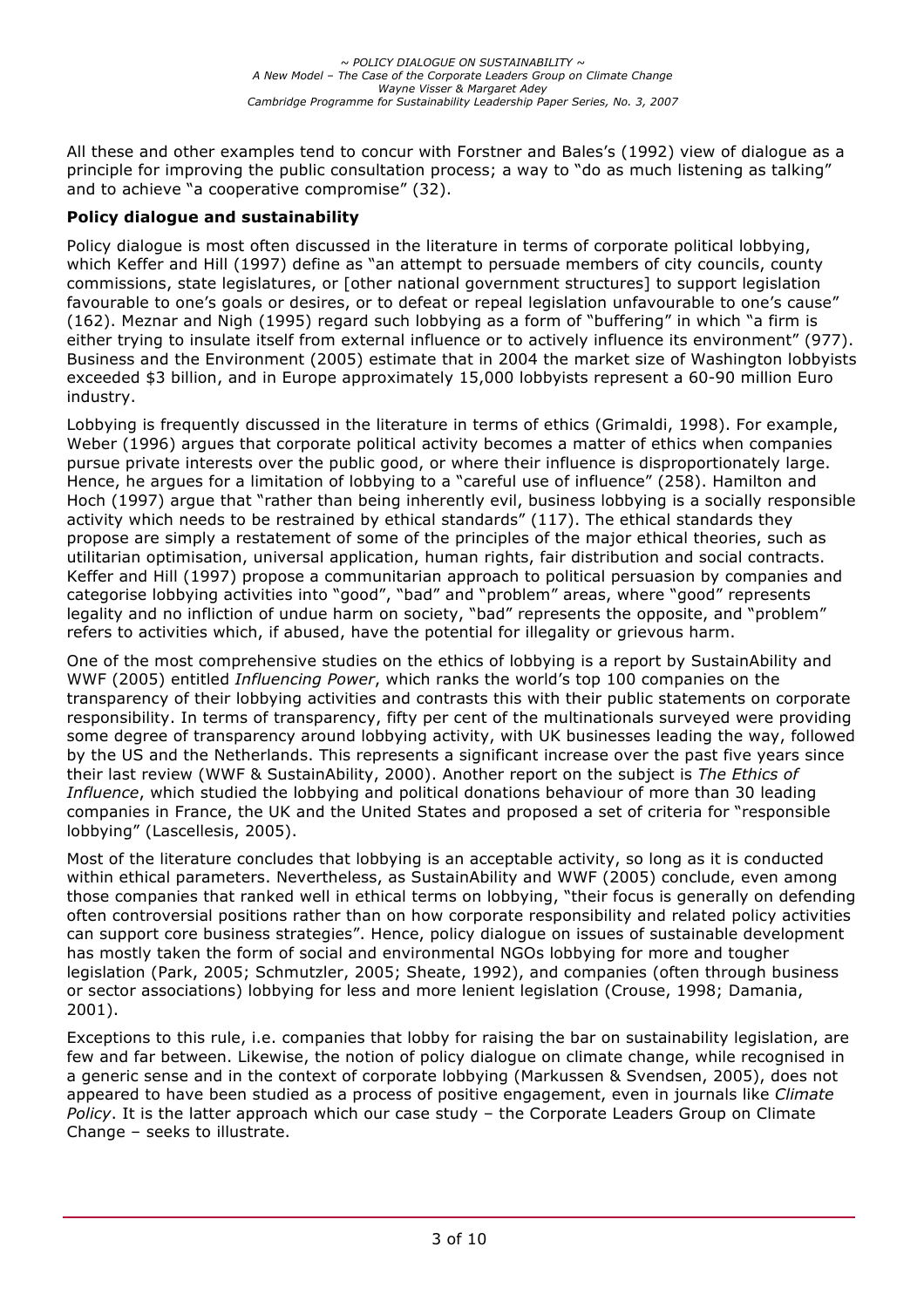# **Introduction to the case study**

Business is often criticised for its lobbying tactics of resisting stricter regulations on social and environmental performance. So how did a group of UK business leaders change "lobbying" from a dirty word into a form of corporate responsibility?

By developing a high-level lobbying strategy with well-positioned messages, the Corporate Leaders Group on Climate Change (CLG) has 'emboldened' senior politicians to make decisions on climate policy that go much further than they would have done otherwise.

The initiative made headlines in 2005 when the leaders of 15 major UK businesses and international companies – under the banner of the CLG – wrote an open letter to the UK Prime Minister offering to work in partnership with the Government to strengthen domestic and international policy on reducing greenhouse gas emissions. They stated that investing in a low-carbon future should be a "strategic business objective for UK plc as a whole".

This marked a major shift in the political debate. Up to then, governments had felt limited in their ability to introduce new climate change policies for fear of business resistance. Business, on its part, had been reluctant to scale up investment in low carbon solutions without the backing of long-term policy commitment by government. However, by openly supporting the government's development of new and bolder policies for tackling climate change, the CLG contributed to breaking this deadlock. Effectively, they created the political space for government leadership on climate change, enabling government to signal policy shifts that they would otherwise have been nervous about.

In June 2006, the CLG wrote to and met with the Prime Minister again, reiterating their support for the UK to provide international leadership by showing that developed countries, such as the UK, are serious about their commitment to tackling climate change and that such action is not damaging to their economies. The rest of this paper explores how this unusual call-to-action by business came about, with quotes provided by the stakeholders themselves.

### **Box 1 – Extract from the 2006 Open Letter by the Corporate Leaders Group on Climate Change to the UK Prime Minister**

"The areas in which we see potential for collaboration between business and Government to increase action on climate change are:

- Strengthening markets for emissions reductions;
- Support for early-stage low-carbon technologies;
- Scaling-up low-carbon investment in rapidly developing economies;
- Improving energy efficiency in the large commercial sector;
- Stimulating consumer action on climate change;
- Strengthening product and building regulation;
- Reducing the impact of transport on climate change."

#### **The Corporate Leaders Group on Climate Change: A model for bold action**

The initiative began in 2004 when a handful of pioneering UK business leaders grew impatient about the prevailing uncertainty and general inertia on climate change and decided to organise themselves into the Prince of Wales's Corporate Leaders Group on Climate Change, or CLG. There are currently 19 members of the CLG (see Box 2).

#### **Box 2 – Current Members of the Corporate Leaders Group on Climate Change**

ABN AMRO, Anglian Water Group, AXA Insurance, B&Q, BAA, BSkyB, Centrica, E.On, F&C Asset Management, John Lewis Partnership, Johnson Matthey, Reckitt Benckiser, Shell, Standard Chartered Bank, Sun Microsystems, Tesco, Thames Water, Unilever and Vodafone.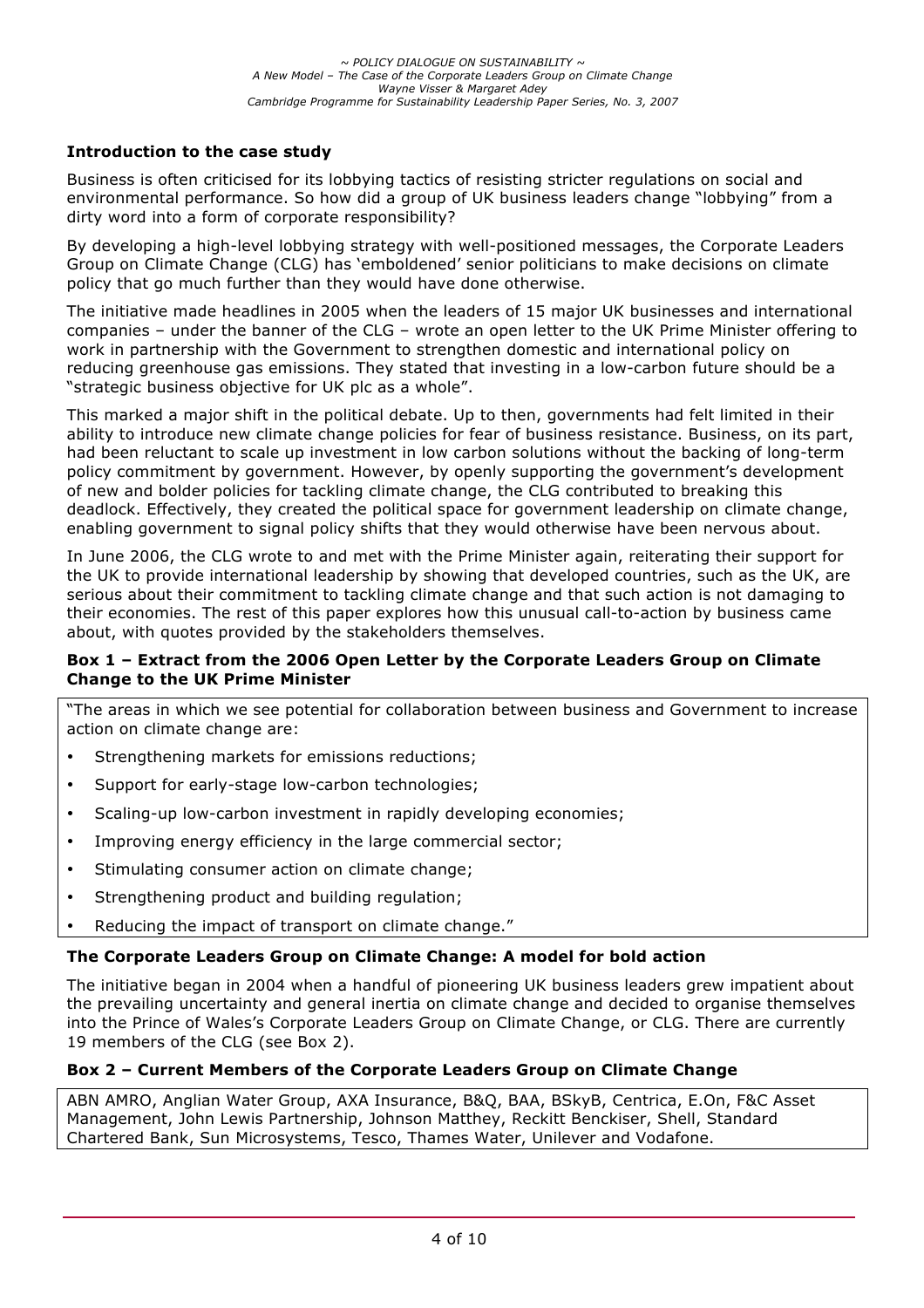The Group's members committed themselves to collectively agreeing on strong new messages on climate change that have the potential to significantly shift policy and politics, and to communicating these messages directly to politicians and to the media. Involvement of the corporate leaders at Chairman or Board level was seen as a key to the success of the Group, enabling access to the most senior politicians.

The CLG is facilitated by the Cambridge Programme for Industry - a specialist department of the University of Cambridge that focuses on sustainability leadership and runs, among others, the Prince of Wales's Business & the Environment Programme from which the Group emerged.

The Corporate Leaders Group operates through a two-tier process of dialogues, involving top leadership and expert support (i.e. the Working Group) respectively. These dialogues develop and refine the Group's strategy and key messages. They are facilitated and led by a Secretariat run by Cambridge Programme for Industry, which works closely with climate experts inside and outside the UK government to identify how the Group can have most impact.

Most of the background, preparatory and briefing work of the Group is done by technical specialists of one kind or another, ranging from government relations and corporate social responsibility experts, to climate change managers who are directly responsibility for developing new low-carbon products and services. This diversity means the Group has access to a range of knowledge and skills. For instance, B&Q offers particular energy efficiency expertise, while Shell has experience with the EU Greenhouse Gas Emission Trading System and Johnson Matthey brings a working knowledge of innovation policy. Where there are gaps in information or capacity, the Cambridge Programme for Industry brings in external experts to advise the Group.

# **The Policy Dialogue Process: How to Shift National Politics**

By researching the experience of the CLG, the authors have identified a five-step process for companies to positively influence policy development on sustainability issues (see Figure 1). At the heart of this process lies the development of simple yet significant business messages on specific policy changes that address Government concerns and move the agenda forward.

# **Figure 1 – Cambridge Programme for Industry Policy Dialogue Process**



# Cambridge Policy Dialogue Process

© University of Cambridge Programme for Industry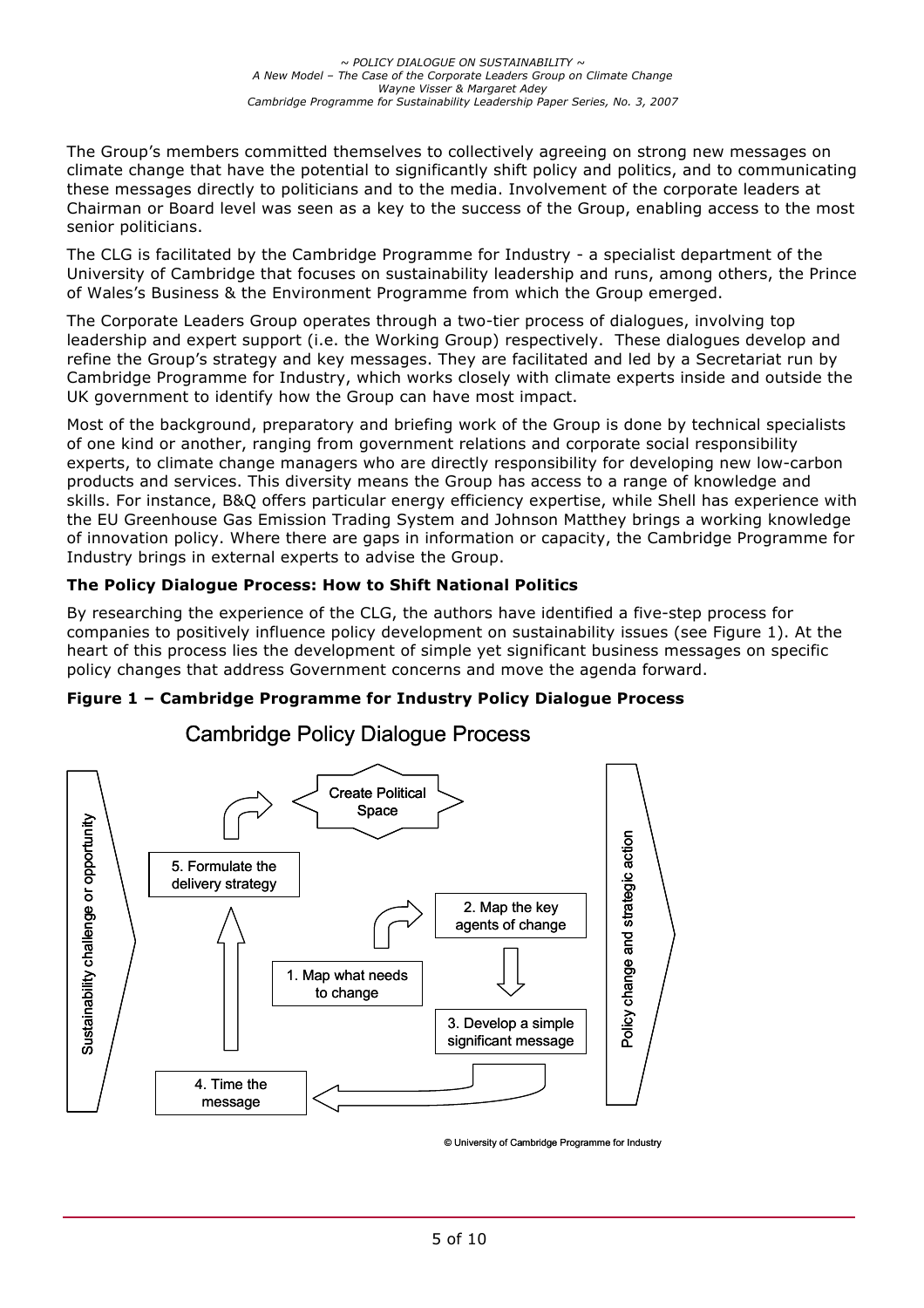# *Step 1: Map what needs to change*

The first step is to map what needs to change by understanding current policy options and identifying future options. Reviewing the latest policy documents reveals the current state of play on an issue. Talking with experts and officials across departments indicates the associated delivery challenges and what is needed to unblock these. The Group members then identify how their companies can contribute by supporting certain strategic directions and policy options. Often, the detail on how these could be implemented already exists from other sources.

### *Step 2: Map the key agents of change*

Ideally, one or two pieces of policy, if changed, can move the agenda forward. Mapping key players inside and outside of government and identifying their motivations and concerns is the first step to anticipating any barriers to progress on an issue. The mapping process also identifies actors that can progress decisions if there is no consensus view. It is also helpful to know the concerns of government officials working on the policy recommendations.

#### *Step 3: Develop a simple significant message*

Once a number of policy options have been identified, their feasibility is debated with experts inside and outside of government. Tips from Special Advisors along the lines of "If the Group talks about [a certain issue or recommendation], it would be useful" are vital in shaping the final messages. Policy options then go forward to be considered by the relevant Ministers, Secretaries of State or the Prime Minister. In 2005 and 2006, given the national strategic nature of its proposals, the Group wrote directly to the Prime Minister.

### *Step 4: Time the message*

To generate political interest, public statements from the Group must not only carry a strong, compelling message, but also be timed to coincide with political timetables, where possible piggybacking on issues higher up the national or international agenda. This will also generate media interest which ensures the message is in the public domain. For example, CLG talked with the Prime Minister and other key Ministers – and published the 2006 letter – just before the Prime Minister had to make a decision about the EU Emissions Trading Target and the Energy Review.

#### *Step 5: Formulate the delivery strategy*

Messages can be delivered through a public statement, letter or report giving headline arguments and solutions - usually presented by the Group at a high-level private meeting with very senior politicians. In both cases when the Corporate Leaders met the UK Prime Minister, his Environment Ministers were also present (Margaret Beckett in 2005 and David Milliband in 2006).

#### **Key success factors**

Kaptein and Van Tulder (2003) identify various preconditions for an effective stakeholder dialogue, including, for example, trust and reliability, clear rules for the dialogue, a coherent vision on the dialogue, expertise in the subject matter, a clear dialogue structure.

Our research suggests that four sets of factors were particularly key in enabling the CLG dialogue process to successfully meet its aims:

- 1. Clearly articulate and enforce the different roles in the dialogue;
- 2. Craft a sufficiently strong and radical 'story' to get political and media attention;
- 3. Identify a high-level champions and/or a strong political hook; and
- 4. Create sufficient "political space".

These are discussed briefly below.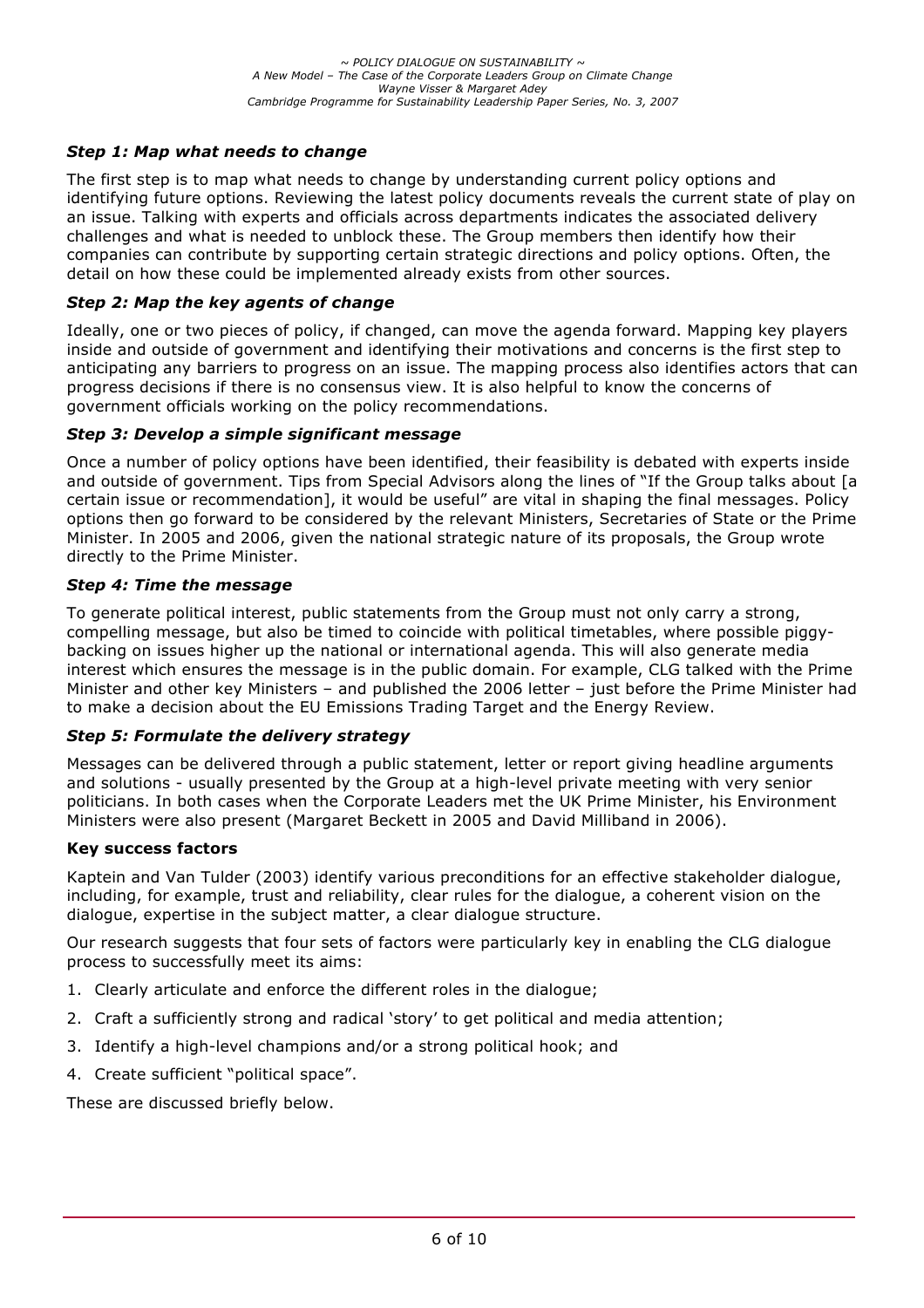# *Clear roles*

Perret (2003) identifies three crucial roles in all stakeholder dialogues: the decision maker (the organisation or individual who makes choices based on the results of the dialogue), the sponsor (the organisation that funds the process), and the convenor (the organisation or individual responsible for designing and running the process). The latter will usually include one key individual who is responsible for the design and management of the process (the facilitator), who may be supported by others as co-facilitators, or project coordinators.

In relation to the CLG, the top leadership in the Group consider options from the Working Group's dialogues and agree the proposals to be made to senior Government leaders – who are, in effect, the primary decision makers. The Group members are the sponsors, and commit to a contribution to develop and carry out activities within the CLG strategy. The Cambridge Programme for Industry act as convenor and provide a facilitator for the whole process.

Cambridge Programme for Industry's neutrality and convening power means that the CLG is seen as independent of Government while working closely with it. This independence is an important factor in creating and maintaining a neutral 'holding' space in which Working Group members can develop trust in each other and in the process as it unfolds.

At the same time, the maintenance of good relationships with stakeholders facilitates delivery of the CLG strategy. These relationships are key to the Group's understanding of the issues and to ensure that the CLG provides a balanced business view point. In widening its links into Government and other parties the CLG stays relevant and central to the policy making process, while maintaining its non-partisan stance.

### *Strong political story*

The breadth and diversity of the sectors represented in the CLG is instrumental in building a strong and robust story. This story is based on very strategic insights into areas where government want to take action - insights made possible because of the strong working relationship between the Secretariat and Downing Street. Intelligent media attention is a result of the CLGs strong linkages with key media outlets.

On of the CLG participants commented that the CLG is effective because of "the tone and style – engaging and challenging but in a constructive way (not just critical) [and] including in the media. This is more motivating for political leaders than continual criticism. Encouragement and praise goes much further – with the threat of criticism."

Media engagement is influenced by how much the media can see a narrative and by what is already in the news. One role of the facilitator is to highlight the key messages and provide a framework of what the issues had been initially and how the Group has progressed them.

A 'knock on' effect of the CLG is that it has raised the profile of climate change among business in general and enabled other businesses to "feel that they are not speaking out of turn when they talk about the need for radical action on climate change." Hence, "the positive political engagement and media coverage has shown that environmental issues management can be positive for the company. From a corporate responsibility point of view it has been helpful to raise awareness and help drive the climate change agenda."

#### *Identify strategic champions*

The corporate leaders are the primary champions - "engaging with the right people, at the right level and at the right time", as one of the facilitators put it. The CLG "brings together a group of senior executives who believe, personally and institutionally, in important aspects of sustainability."

However, in addition to the corporate leaders themselves, the involvement of high level individuals with convening power (such as the UK Prime Minister and HRH the Prince of Wales) is an important factor in obtaining a successful outcome. Indeed, the ability to convene senior leaders from business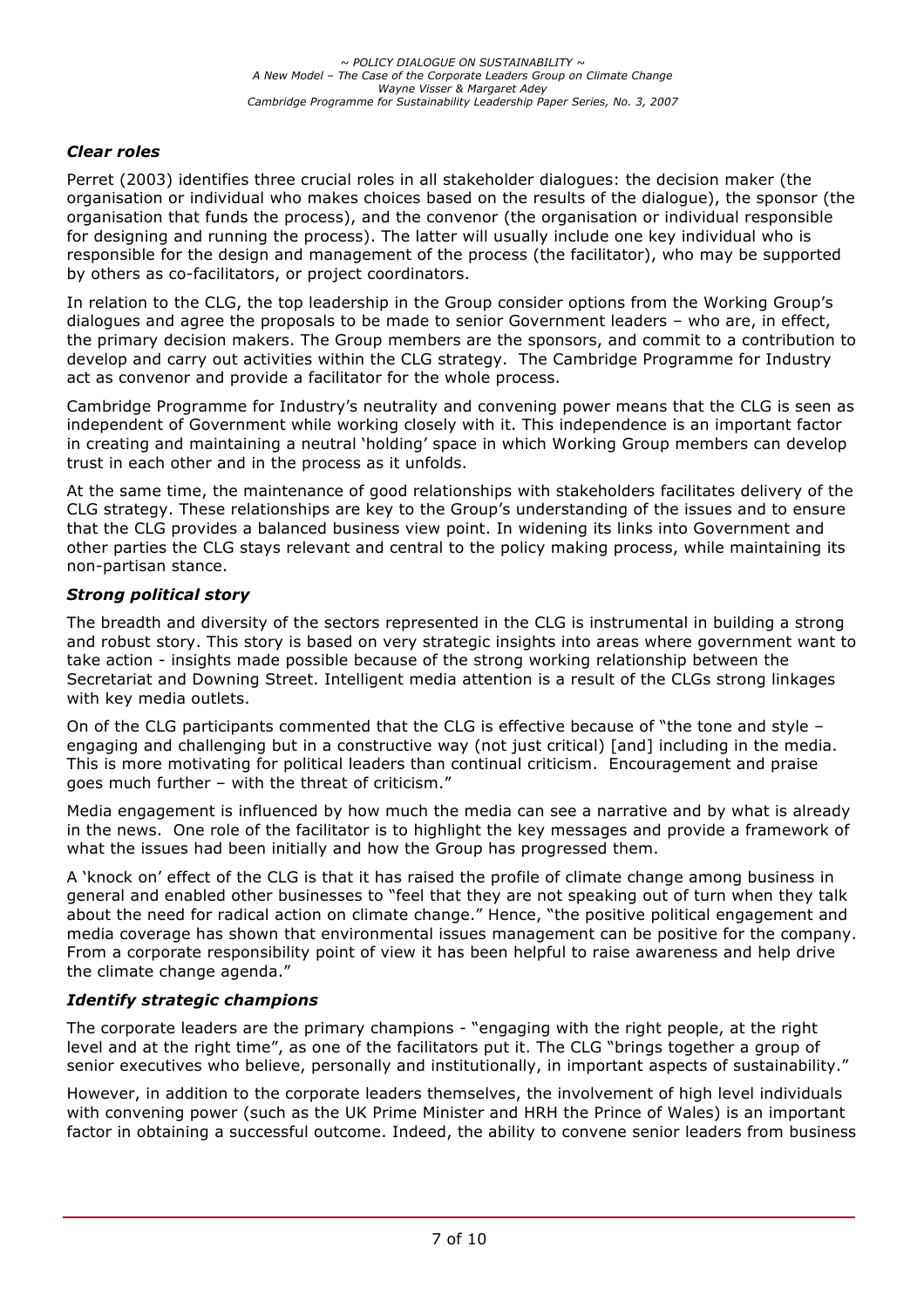was catalysed by the UK Prime Minister delivering Cambridge Programme for Industry's annual lecture in 2004.

The senior business figures join the CLG because they want to be positioned as progressive leaders. A very strong trust-based relationship is then built with the champions and other key players – and consolidated over time.

In addition to identifying the champions, it is important to have a strong political hook. A political hook can be either created or identified. It can be, for instance, a high-level political opportunity where decisions may, or may not, get made (e.g. G8 meeting; EU Presidency; The EU CSR Finance Conference is one example of a high-level opportunity without decision-making remit).

### *Create political space*

The creation of political space involves providing a positive business voice in which politicians can discuss policy and regulation. The CLG's willingness to listen and have open discussions with Government were seen as important and a differentiator of the Group from other industry organisations.

The creation of political space required the CLG to first identify one or a few important key strategic changes. This was achieved by asking the participants and Special Government Advisors at the outset "What needs to change?" and "What can a business group most usefully say that will add value?" Hence, "the group has been engaging and constructive and has come forward with specific proposals and ideas – being propositional – i.e. focusing on solutions not just problems."

Creating political space also required an analysis of the barriers to progress, internationally and domestically, and deciding which of these barriers business could do most about (e.g. the impact on competitiveness through taking action on climate change).

The result was that "there were clear movements in the instincts of policy makers between the Climate Change Review and the Energy Review – partly because of Blair's involvement, but the CLG definitely shifted people's perspectives of how businesses would respond to policy."

#### **The Way Forward**

The Corporate Leaders Group on Climate Change has created political space for UK politicians to take bold action on climate change, such as setting a target for the reduction in carbon dioxide emissions by 2050 as laid out in the draft Climate Change Bill. Feedback from Government has stated clearly that the CLG has had a direct influence on both the Energy Review and the National Allocation Plan of the EU Emissions Trading Scheme.

One benefit of the process is that it has also raised the profile of climate change among business in general and enabled other businesses to feel that they are not speaking out of turn when they talk about the need for radical action on climate change. The Group has been so successful that it has recently joined with several other European companies to form a wider EU Corporate Leaders Group on Climate Change that has begun working with President Barroso to ensure that European policy is similarly progressive.

#### **References**

Acland, A. 2000. Uncovering the roots of stakeholder dialogue, *Elements Magazine*, Vol. 1: 1.

- Adams, B., Brockington, D., Dyson, J., & Bhaskar, V. 2002. Analytical Framework for Dialogue on Common Pool Resource Management. London: UK Department for International Development (DFID).
- Bohm, D. 1996. *On Dialogue* London: Routledge.
- Business and the Environment. 2005. Lobbying the politics of corporate social responsibility. *Business and the Environment*, 16(10): 1-3.
- Center for Creative Learning. 1996. Five Perspectives on Dialogue for Development. Sarasota: Center for Creative Learning.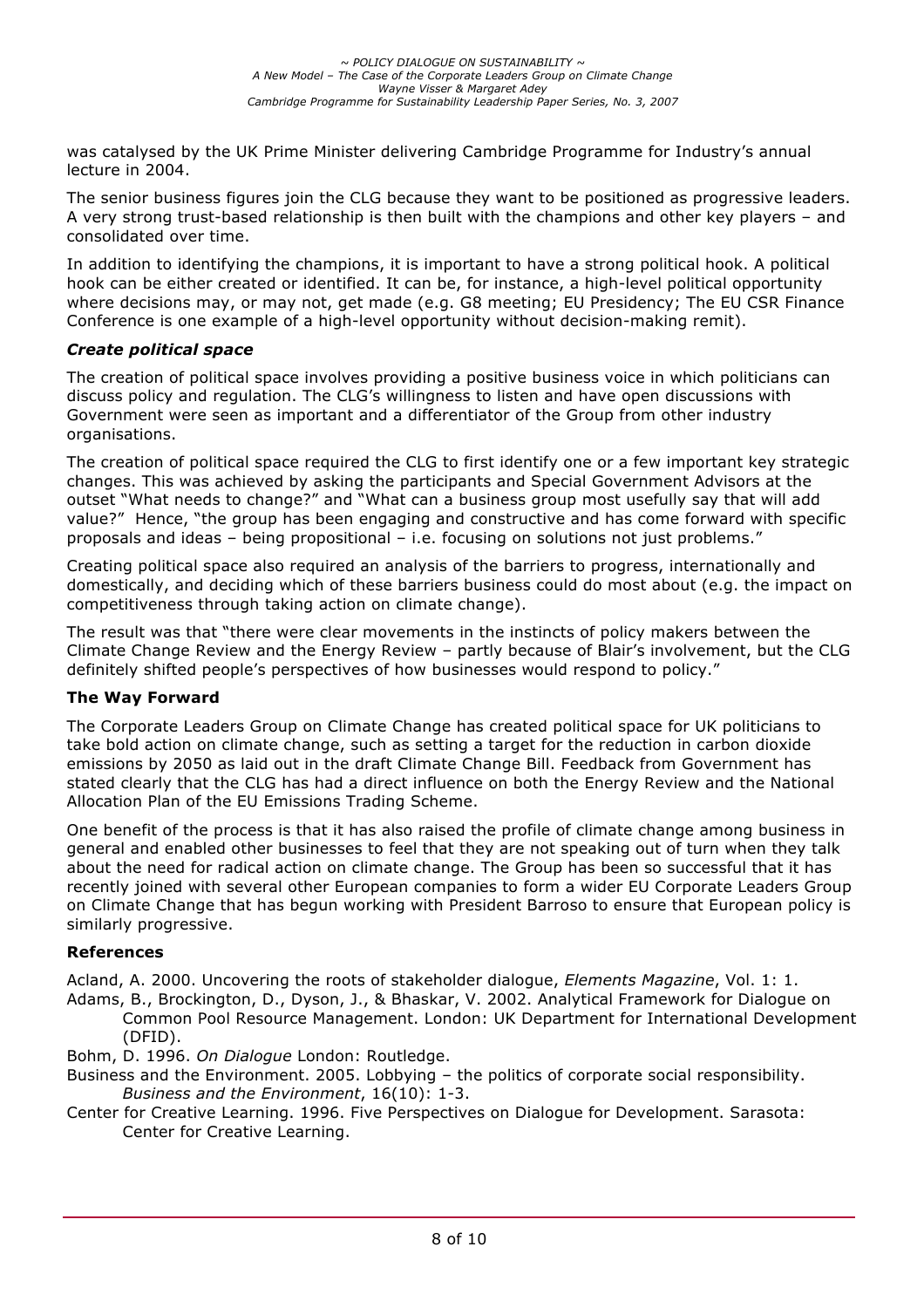- Crouse, P. R. 1998. Environmental lobbying: A case of the New York State Soft Drink Association. *Corporate Environmental Strategy*, 5(4): 65.
- Daboub, A. J., & Calton, J. M. 2002. Stakeholder learning dialogues: How to preserve ethical responsibility in networks. *Journal of Business Ethics*, 41(85-98).
- Damania, R. 2001. When the weak win: The role of investment in environmental lobbying. *Journal of Environmental Economics & Management*, 42(1): 1-21.
- Ellinor, L., & Gerard, G. 1998. *Dialogue: Rediscover the Transforming Power of Conversation*. London: Wiley.
- Forstner, G., & Bales, J. 1992. Building dialogue into the public consultation process. *Public Relations Quarterly*, Fall(31-35).
- Garcia-Marza, D. 2005. Trust and dialogue: Theoretical approaches to ethics auditing. *Journal of Business Ethics*, 57(3): 209-219.
- Gerard, G., & Teurfs, L. 1996. Dialogue and Organizational Transformation. In K. Gozdz (Ed.), *Community Building: Renewing Spirit and Learning in Business*. San Francisco: New Leaders Press.
- Grimaldi, J. 1998. Ethics and the political activities of US business. *Business Ethics: A European Review*, 7(4): 245-249.
- Hamilton, J. B., & Hoch, D. 1997. Ethical standards for business lobbying: Some practical suggestions. *Business Ethics Quarterly*, 7(3): 117-129.
- Isaacs, W. 1999. *Dialogue: The Art Of Thinking Together*. New York: Currency.
- Jonker, J., & Nijhof, A. 2006. Looking through the eyes of others: Assessing mutual expectations and experiences in order to shape dialogue and collaboration between business and NGOs with respect to CSR. *Corporate Governance: An International Review*, 14(5): 456-466.
- Kaptein, M., & Van Tulder, R. 2003. Towards effective stakeholder dialogue. *Business and Society Review*, 108(2): 203-224.
- Keffer, J. M., & Hill, R. P. 1997. An ethical approach to lobbying activities of businesses in the United States. *Journal of Business Ethics*, 16: 1371-1379.
- Lascellesis, D. 2005. *The Ethics of Influence: Political Donations and Lobbying*. London: Institute of Business Ethics.
- Maclagan, P. 1999. Corporate social responsibility as a participative process. *Business Ethics: A European Review*, 8(1): 43-49.
- Markussen, P., & Svendsen, G. T. 2005. Industry lobbying and the political economy of GHG trade in the European Union. *Energy Policy*, 33(2): 245-255.
- McNamee, S., & Gergen, K. J. 1999. *Relational Responsibility: Resources for Sustainable Dialogue*. Thousand Oaks, CA: Sage.
- Meznar, M., & Nigh, D. 1995. Buffer or bridge? Environmental and organizational determinants of public affairs activities in American firms. *Academy of Management Journal*, 38(975-996).
- Nelson, L. 1965. *Socratic Method and Critical Philosophy: Selected Essays*. New York: Thomas K. Dover.
- Park, S. 2005. How transnational environmental advocacy networks socialize international financial institutions: A case study of the International Finance Corporation. *Global Environmental Politics* 5(4): 95-119.
- Payne, S. L., & Calton, J. M. 2002. Towards a managerial practice of stakeholder engagement: Developing multi-stakeholder learning dialogues. In J. Andriof, S. Waddock, B. Husted, & S. S. Rahman (Eds.), *Unfolding Stakeholder Thinking: Theory, Responsibility and Engagement*. Sheffield: Greenleaf.
- Perret, A. 2003. BNFL National Stakeholder Dialogue: A case study in public affairs. *Journal of Public Affairs*, 3(4): 383-391.
- Plato. 1898. *Dialogues of Plato* (B. Jowett, Trans.). New York: D. Appleton and Co.
- Rasche, A., & Esser, D. 2006. From stakeholder management to stakeholder accountability. *Journal of Business Ethics*, 65(3): 251-267.
- Schmutzler, A. 2005. Lobbying against environmental regulation vs. lobbying for loopholes. *European Journal of Political Economy*, 21(4): 915-931.